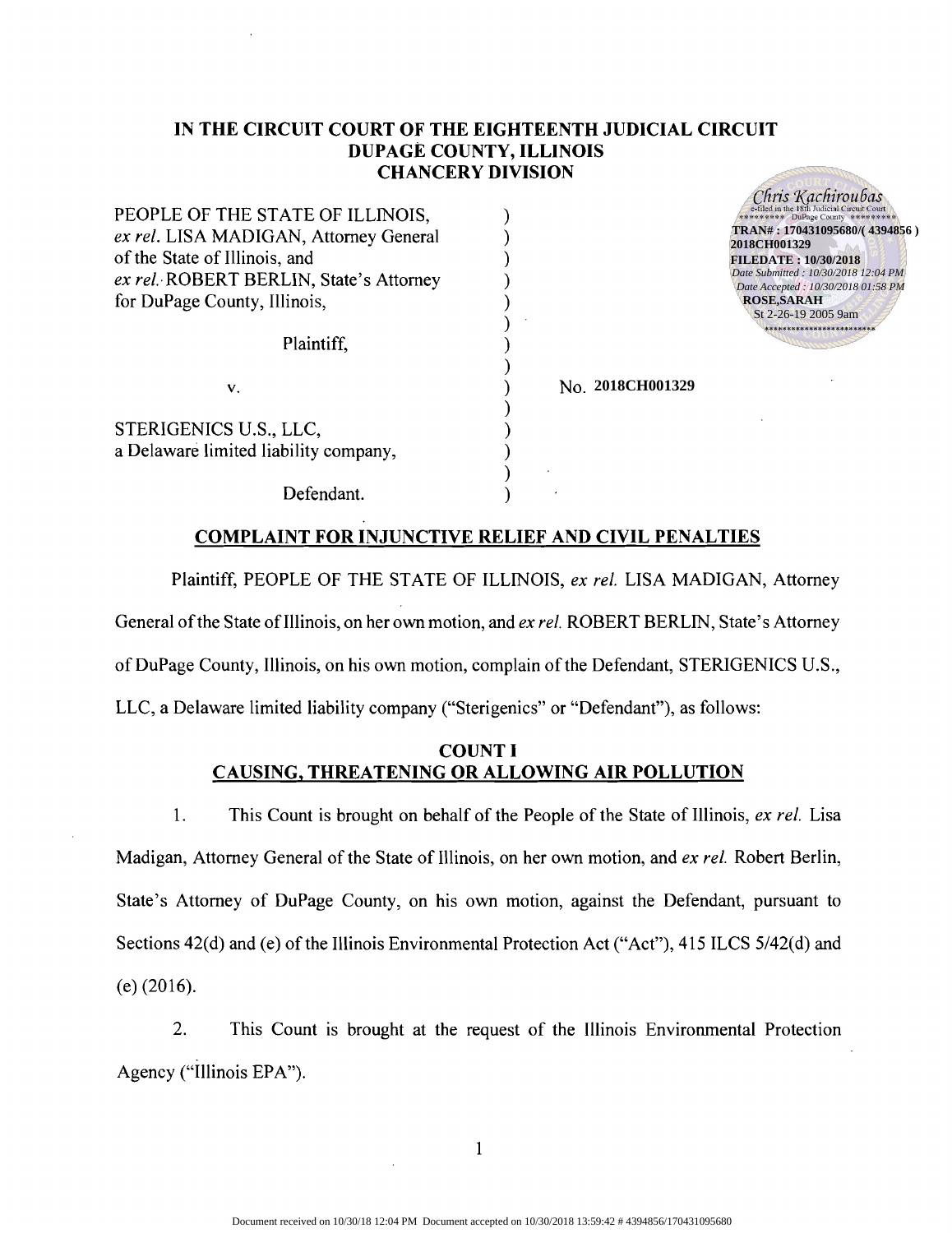3. The Illinois EPA is an administrative agency of the State of Illinois, established by Section 4 of the Act, 415 ILCS 5/4 (2016), and is charged, *inter alia,* with the duty of enforcing the Act.

4. Since at least January 30, 2006, the Defendant has been and is a Delaware limited liability company duly authorized to transact business in the State of Illinois.

5. Since at least January 30, 2006 to present, on dates better known to the Defendant, the Defendant has operated an ethylene oxide gas ("EtO") commercial sterilization enterprise.

6. Sterigenics is comprised of two separate buildings located at 7775 South Quincy Street, Willowbrook, DuPage County, Illinois ("Building 1") and 830 Midway Street, Willowbrook, DuPage County, Illinois ("Building 2") (together, "Source").

7. In 1984, Griffith Micro Science, Inc. ("Griffith") began operating an "EtO sterilization business at Building 1 of the Source.

8. In 1999, Ion Beam Applications acquired both Griffith and SteriGenics International, Inc. SteriGenics International, Inc. is the parent company of the Defendant. Between 1999 and 2006, SteriGenics International, Inc. was bought and sold multiple times.

9. On January 30, 2006, the Illinois EPA issued to the Defendant modified Clean Air Act Permit Program ("CAAPP") Permit No. 95120085 naming the Defendant as operator of the Source. Since 2006, the Defendant is the permitted operator of the Source.

10. Since 1984, at Building 1, and 1999, at Building 2, an EtO sterilization enterprise has been operating in Willowbrook.

11. From January 30, 2006 to present, on dates better known to the Defendant, the Defendant has operated at least fourteen commercial sterilizers at Building 1, and four commercial sterilizers at Building 2. Individual sterilizers are also known as "chambers".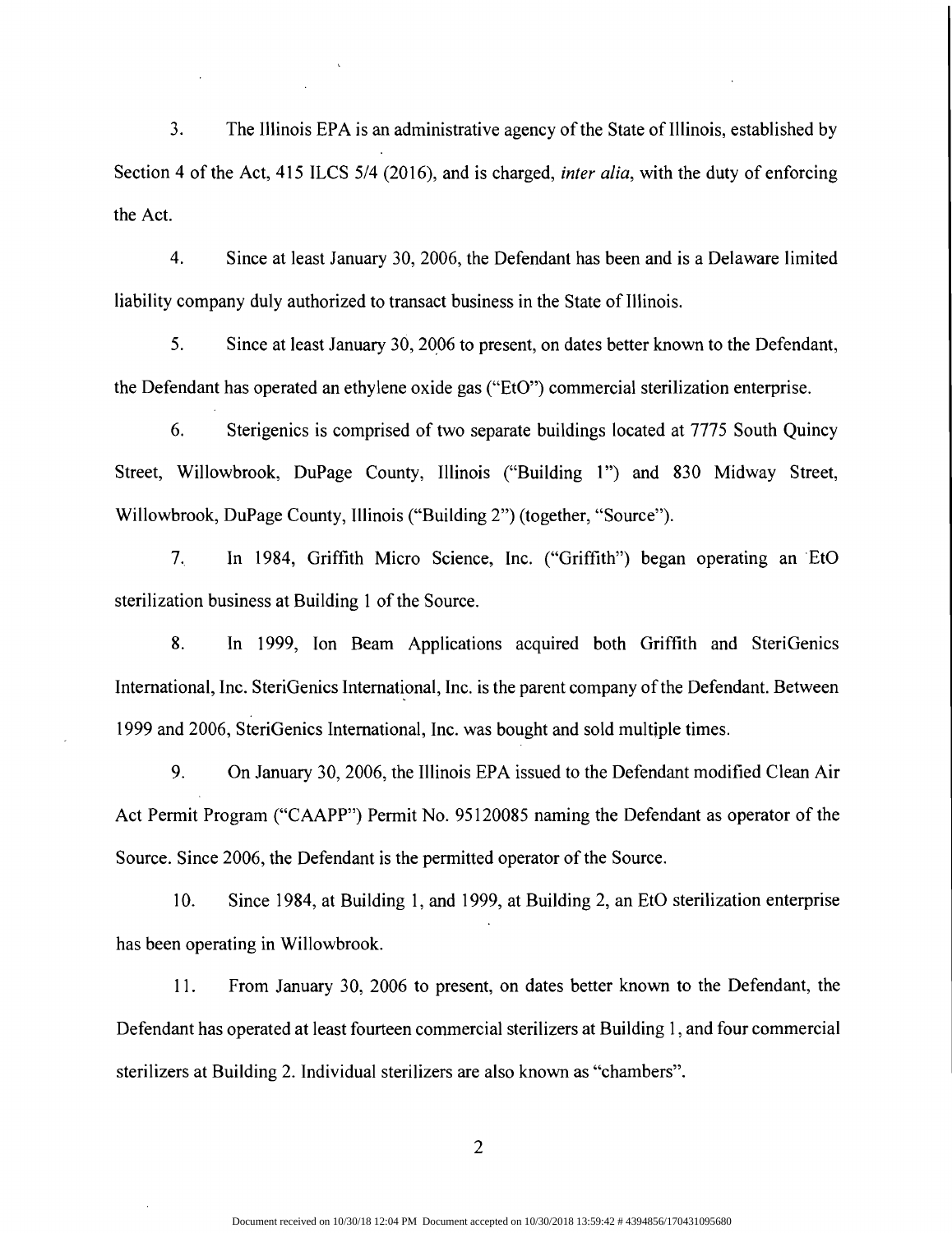12. Each commercial sterilizer is comprised of a steam-heated sterilization chamber, a recirculating vacuum pump chamber evacuation system, a backvent valve, and a fugitive emissions exhaust hood.

13. During the sterilization process, the Defendant places medical equipment and other products (together, "products") into individual chambers and EtO is introduced. During this process, the chambers are sealed. After a certain residence time, the Defendant evacuates EtO from the chambers. After the gas is pumped out of the chambers, air is introduced into the chambers. When air is introduced into the chambers, the chamber doors are opened and residual amounts of EtO are vented through the "backvent valves."

14. Upon completion ofthe sterilization cycle, EtO and other gases evacuated from the chambers in Building 1 are pumped to a Chemrox DEOXX packed tower chemical scrubber ("Acid Water Scrubber  $\#1$ "), while the EtO from the chambers in Building 2 are routed to a twostage Advanced Air Technologies Safe Cell emission-control system ("Willowbrook II Scrubber") and dry bed reactor.

15. After products are removed from the commercial sterilizers, they are placed in one of the Source's aeration rooms where EtO continues to volatilize, or off gas, from the sterilized products. There are three aeration rooms at Building 1 and two aeration rooms at Building 2. Emissions from the aeration rooms at Building 1 are captured and treated by a two-stage Advanced Air Technologies Safe Cell emission-control system ("Acid Water Scrubber #2") and dry bed reactor, and the emissions from the aeration rooms at Building 2 are captured and treated by' the Willowbrook II Scrubber and dry bed reactor. The three scrubber systems and two dry bed reactors at the Source are collectively referred to as "the Scrubbers." The Scrubbers are the sole method used by the Defendant to control EtO emissions from the Source.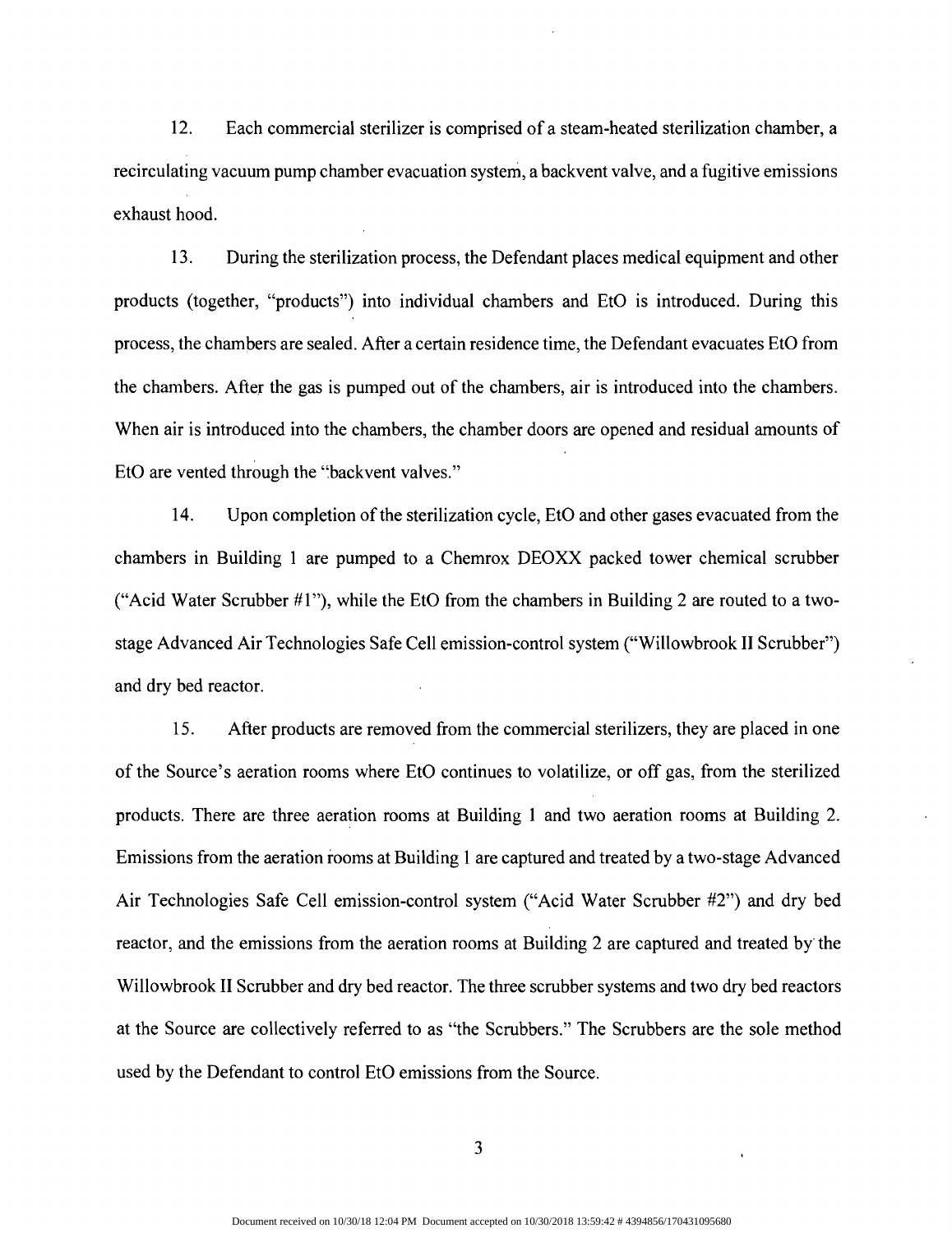16. As part of its operations at the Source, the Defendant discharges and emits EtO to the atmosphere.

17. In 1990, EtO was listed as a "hazardous air pollutant" under Section 112 of the Clean Air Act, 42 U.S.C. § 7412(b)(l) (2016).

18. On June 8,2015, the Illinois EPA issued renewal CAAPP Permit No. 95120085 to the Defendant ("Operating Permit"). The Operating Permit includes the Clean Air Act National Emission Standard for Hazardous Air Pollutants ("NESHAP") for EtO emissions from sterilization facilities. 40 C.F.R. Part 63, Subpart O. The NESHAP requires facilities to control EtO emissions from the vacuum pump chamber evacuation systems and aeration rooms by at least 99.0%. The NESHAP does not require that facilities control EtO emissions from the backvent valves. Therefore, the Operating Permit does not require the Defendant to control EtO emissions from the backvent valves at the Source.

19. The Operating Permit allows the Defendant to utilize up to 542.1 tons (1,084,200) pounds) of EtO per year in its operations at the Source.

20. Section 3.5.c of the Operating Permit provides as follows:

#### **Annual Emissions Reporting**

Pursuant to 35 lAC Part 254, the Source shall submit an Annual Emission Report to the [llIinois EPA], due by May 1 ofthe year following the calendar year in which the emissions took place. All records and calculations upon which the verified and reported data are based must be retained by the source.

21. Between 1984 and 1992, the Source emitted EtO.<sup>1</sup> Beginning in 1993 and continuing through 2005, the owner and or operator of the Source reported in its Annual Emission Reports releasing the following amounts of EtO to the atmosphere:

<sup>I</sup> Illinois EPA's Part 254 Rules (Annual Emissions Report) were first adopted on May 14, 1993. Hence, calendar year 1993 is the first Annual Emissions Report available for the Source.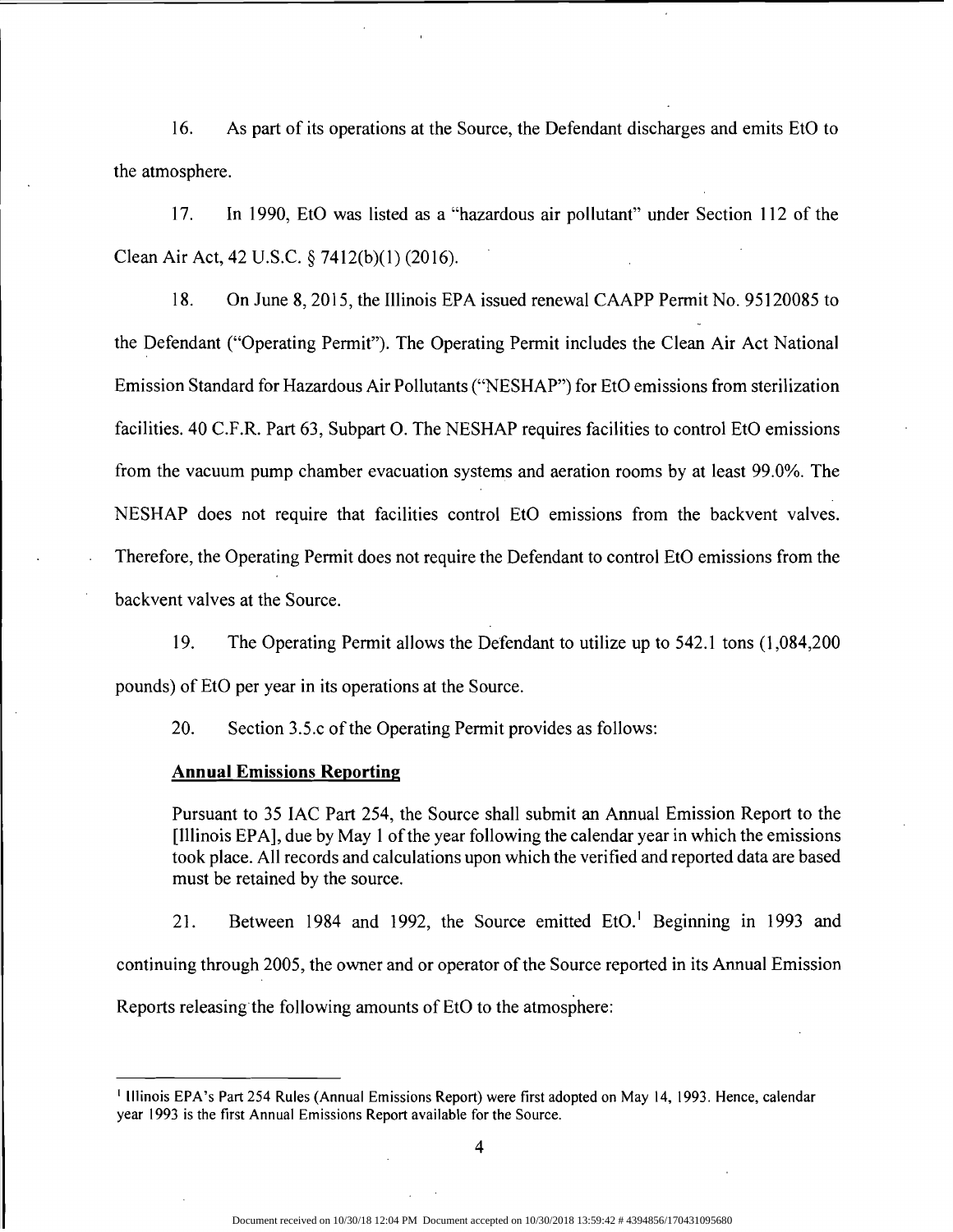| Year              | <b>EtO Released (lbs.)</b> |  |
|-------------------|----------------------------|--|
| 1993              | 10,780                     |  |
| 1994              | 9,600                      |  |
| 1995              | 21,320<br>$\epsilon$       |  |
| 1996              | $\overline{21,720}$        |  |
| 1997              | 30,800                     |  |
| 1998              | 35,400                     |  |
| <b>1999</b>       | 15,940                     |  |
| 2000              | 10,380                     |  |
| 2001              | 6,146                      |  |
| $\sqrt{2002}$     | $\overline{5,750}$         |  |
| $\overline{2003}$ | 5,200                      |  |
| 2004              | 6,200                      |  |
| $\frac{2005}{ }$  | $\sqrt{5,800}$             |  |

22. According to the Defendant's Annual Emission Reports as filed by the Defendant with the Illinois EPA, the Defendant reported releasing the following amounts of EtO to the atmosphere during the years 2006 to 2017:

| Year | <b>EtO Released (lbs.)</b> |  |
|------|----------------------------|--|
| 2006 | 4,760                      |  |
| 2007 | 7,340                      |  |
| 2008 | 7,080                      |  |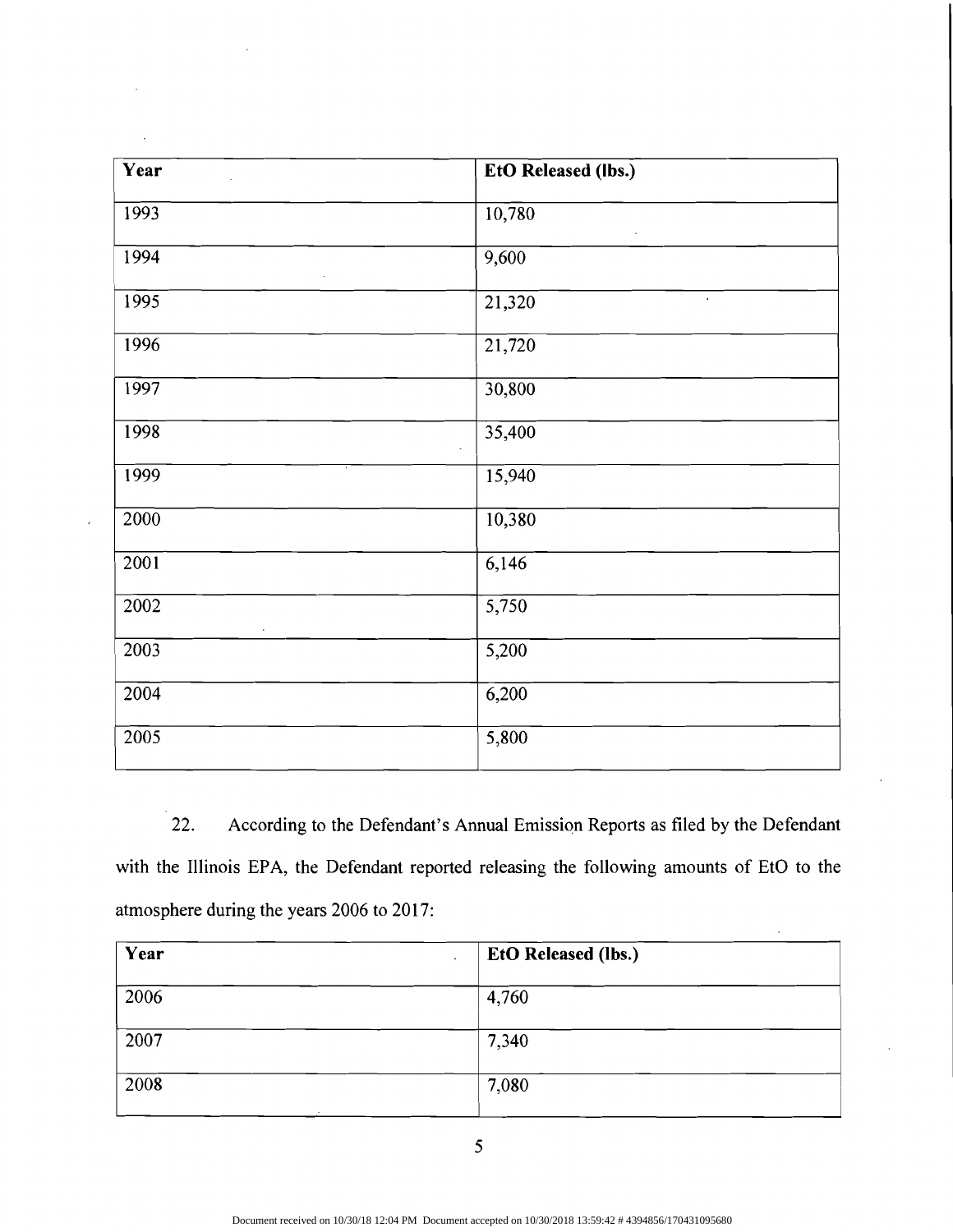| 2009              | 5,600                         |
|-------------------|-------------------------------|
| $\Lambda$<br>2010 | 6,440                         |
| 2011<br>$\sim$    | 6,980                         |
| 2012              | 6,980                         |
| $\overline{2013}$ | $\cdot$<br>$\overline{5,960}$ |
| 2014<br>$\cdot$   | $\sim$<br>5,080               |
| $\overline{2015}$ | 4,600<br>$\sim$               |
| 2016              | 4,200                         |
| 2017<br>$\cdot$   | $\frac{4,600}{ }$             |

23. On June 26, 2018, Illinois EPA issued the Defendant permit no. 18060020 to duct the emissions of EtO from the backvent valves of the sterilization chambers to the existing Scrubbers ("Construction Permit"), Illinois EPA received this construction permit application on June 11,2018.

24. On information and belief, on or about July 27, 2018, the Defendant completed the modifications to its air pollution control equipment by ducting the emissions from the backvent valves at Building 1 to Acid Water Scrubber #2 and the dry bed reactor and the emissions from the backvent valves at Building 2 to Willowbrook II Scrubber and the dry bed reactor.

25. Prior to modifying its air pollution control equipment to control the emission of EtO from the backvent valves of the sterilization chambers, the Defendant allowed the uncontrolled emission of EtO from the backvent valves. As a result, since at least 2006, on a date better known to the Defendant, until on or about July 27, 2018, the Defendant had allowed the emission to the environment of 100% of the EtO that was released through the backvent valves.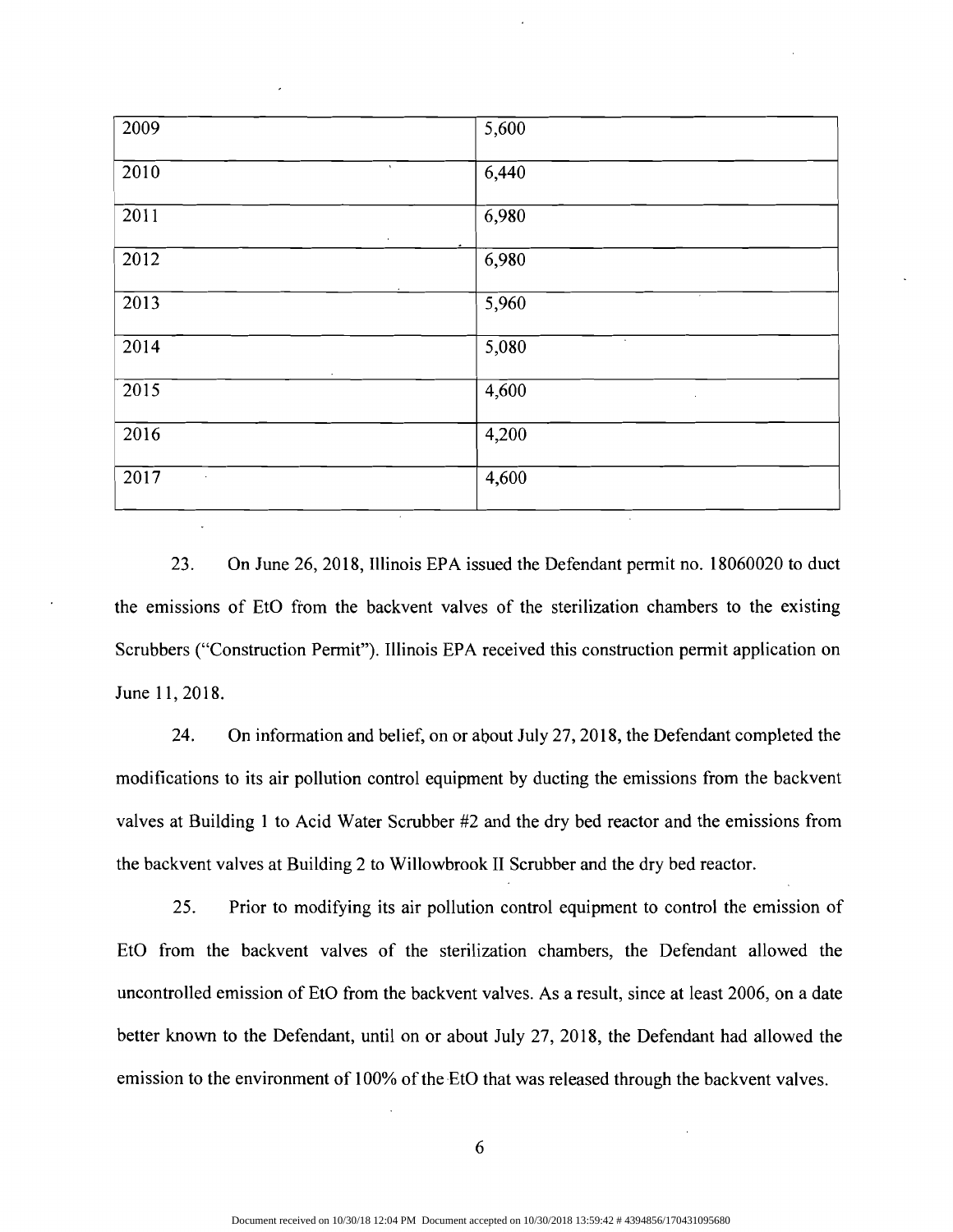26. The Operating Permit requires that the Defendant meet a control efficiency of. 99.0% of emissions from the vacuum pump chamber evacuation system and aeration rooms. Once the backvent valves were ducted to the Scrubbers, those emissions also became and are subject to the 99.0% control efficiency.

27. The Operating Permit allows the Defendant to emit approximately 18.2 tons (36,400 pounds) of EtO per year.

28. EtO is highly reactive, readily absorbed, and easily distributed in the human body. EtO is mutagenic and causes chromosome damage in many species, including humans.

29. From 1985 to 2016, the United States Environmental Protection Agency. ("U.S. EPA") categorized EtO as "probably carcinogenic to humans".

30. In December 2016, U.S. EPA's Integrated Risk Information System ("IRIS") program released an "Evaluation of the Inhalation Carcinogenicity of Ethylene Oxide" ("2016 IRIS Evaluation"). In the 2016 IRIS Evaluation, U.S. EPA changed EtO's weight of evidence descriptor from "probably carcinogenic to humans" to "carcinogenic to humans" while increasing EtO's lifetime inhalation cancer unit risk estimate about 50-fold. The 2016 IRIS Evaluation is incorporated by reference herein.?

31. In the 2016 IRIS Evaluation, U.S. EPA noted that an increased incidence and mortality of breast and lymphohematopoietic system cancers have been observed in workers in EtO sterilizing facilities.

32. In the 2016 IRIS Evaluation, U.S. EPA determined that there is sufficient evidence to establish a causal relationship between EtO exposure and breast cancer in women.

<sup>&</sup>lt;sup>2</sup> *Available at* http://ofmpub.epa.gov/eims/eimscomm.getfile?p download id=529970.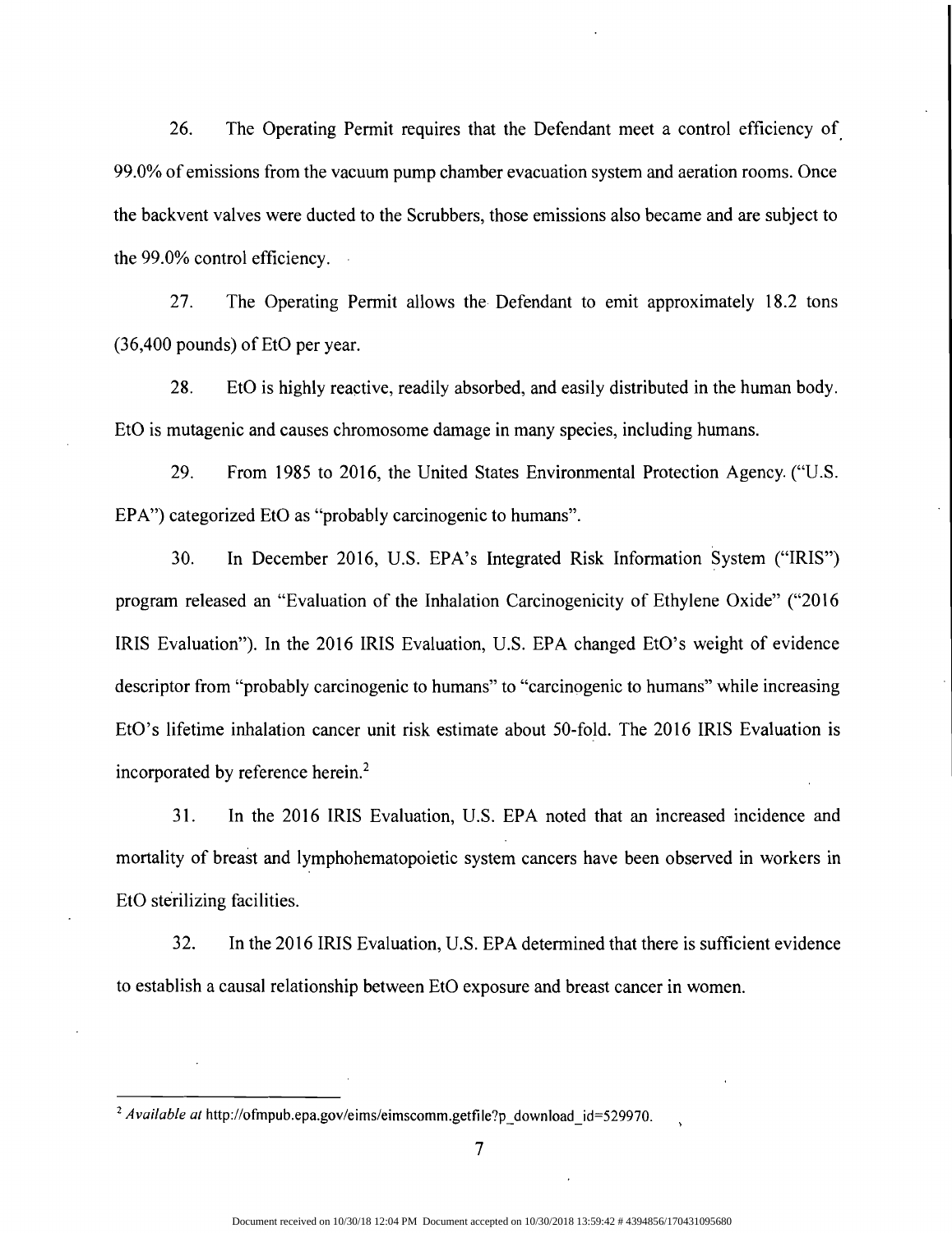33. As a mutagenic carcinogen, EtO causes cancer by damaging DNA in cells which is then duplicated when the cells divide. Repeated exposure over time to EtO increases the cancer risk compared to a one-time exposure. This increase occurs because DNA damage may take place with each and every exposure that is passed on to more cells, increasing the number of mutated cells, which eventually leads to cancer in some people.

34. The Source is in a densely populated residential, industrial and commercial area, with 19,271 people living within 1 mile of the Source boundary. The Source is located in an industrial park that is surrounded by, and in close proximity to, residential neighborhoods, schools, daycare facilities, businesses, and parks, including but not limited to, the following:

- 1. Homes (less than 0.25 miles)
- ii. Schools: Gower Middle (0.42 miles), St. Mark Christian Montessori (0.70 miles), Hinsdale South High School (0.76 miles), Gower West (0.79 miles), Kingswood Academy (0.87 miles), KinderCare (1.0 mile), Our Lady of Peace School (1.22 miles), Concord Elementary (1.62 miles), Ready Set Grow (1.76 miles), Burr Ridge Middle School (1:86 miles)
- iii. Parks and Government Buildings: Willowbrook Police Department and Mayor's Office (0.07 miles), Willowbrook Community Park (0.45 miles), Indian Prairie Library (0.97 miles), Harvester Park (1.0 mile), Whittaker Park (1.03 miles), Burr Ridge Police Department (1.19 miles)
- iv. Businesses: Dance Duo Studio (0.1 miles), Dell Rhea's Chicken Basket (0.16 miles), Denny's (0.18 miles), Target (0.19 miles), La Quinta Inn (0.29 miles), Red Roof PLUS+ (0.3 miles), Diamond Edge Training (0.3 miles), BIG Gymnastics (0.68 miles), Darien Sportsplex (1.0 mile)
- 35. According to U.S. EPA's website,  $3$  for a single year of exposure to EtO, the cancer

risk is greater for children than for adults. This elevated risk to children exists because EtO can damage DNA, and children have more years ahead of them to develop the other cancer risk factors that result in the formation of malignant cells. Additionally, compared to adults, children receive

*<sup>3</sup> Available at* https://www.epa.gov/hazardous-air-pollutants-ethylene-oxide/frequent-questions-ethylene-oxide (accessed on October 18,2018).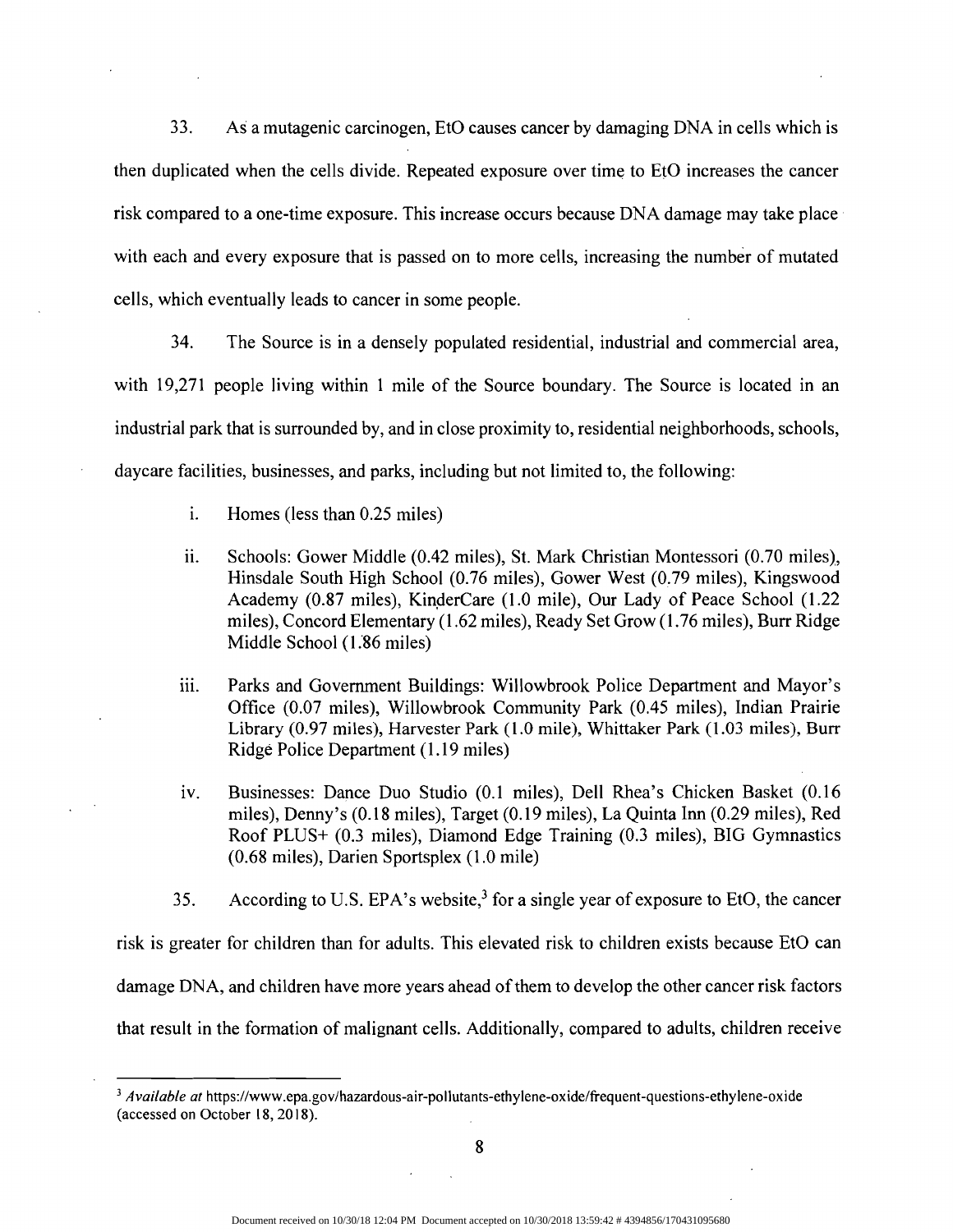larger doses per body weight because they have greater lung surface area and increased lung volume per body weight, and breathe in more air per body weight.

36. According to 2010 U.S. Census Data, 3,494 children 5 years and younger lived within 3 miles of the Source in 2010, including 250 that lived within 1 mile.

37. According to the 2014 National Air Toxics Assessment ("NATA") released by U.S. EPA in August 2018, seven census tracts near the Source are among 109 nationwide that have cancer risk scores greater than 100 in 1 million, or 1 in 10 thousand, meaning that in those census tracts hazardous air pollution may cause more than one additional incidence of cancer per 10 thousand people. There are a total of 73,057 census tracts in the United States.

38. Between May 16,2018 and May 17,2018, the U.S. EPA collected 39 ambient air samples at 26 discrete locations near the Source ("May 2018 sampling event"). All of these samples were collected in proximity to the various public places listed in paragraph 34.

39. U.S. EPA modeled short and long-term ambient EtO concentrations to evaluate the impact of emissions from the Source using, among other data, the National Emissions Inventory ("NEI") data from 2014. The NEI data includes the actual pounds of EtO emitted by the Source, as reported by Illinois EPA, which is substantially lower than the amount of EtO that the Defendant is allowed to emit under the Operating Permit. As alleged in paragraph 22, the Defendant reported emitting 5,080 pounds of EtO in 2014, while as alleged in paragraph 27, the Operating Permit allows the emission of  $18.2$  tons, or  $36,400$  pounds, of EtO.

40. In June 2018, U.S. EPA provided the analytical data from the May 2018 sampling event and the modeled ambient EtO concentrations to the United States Department of Health & Human Services Agency for Toxic Substances and Disease Registry ("ATSDR"). At the same time, U.S. EPA: "requested that ATSDR review air measurements of EtO and modeling results of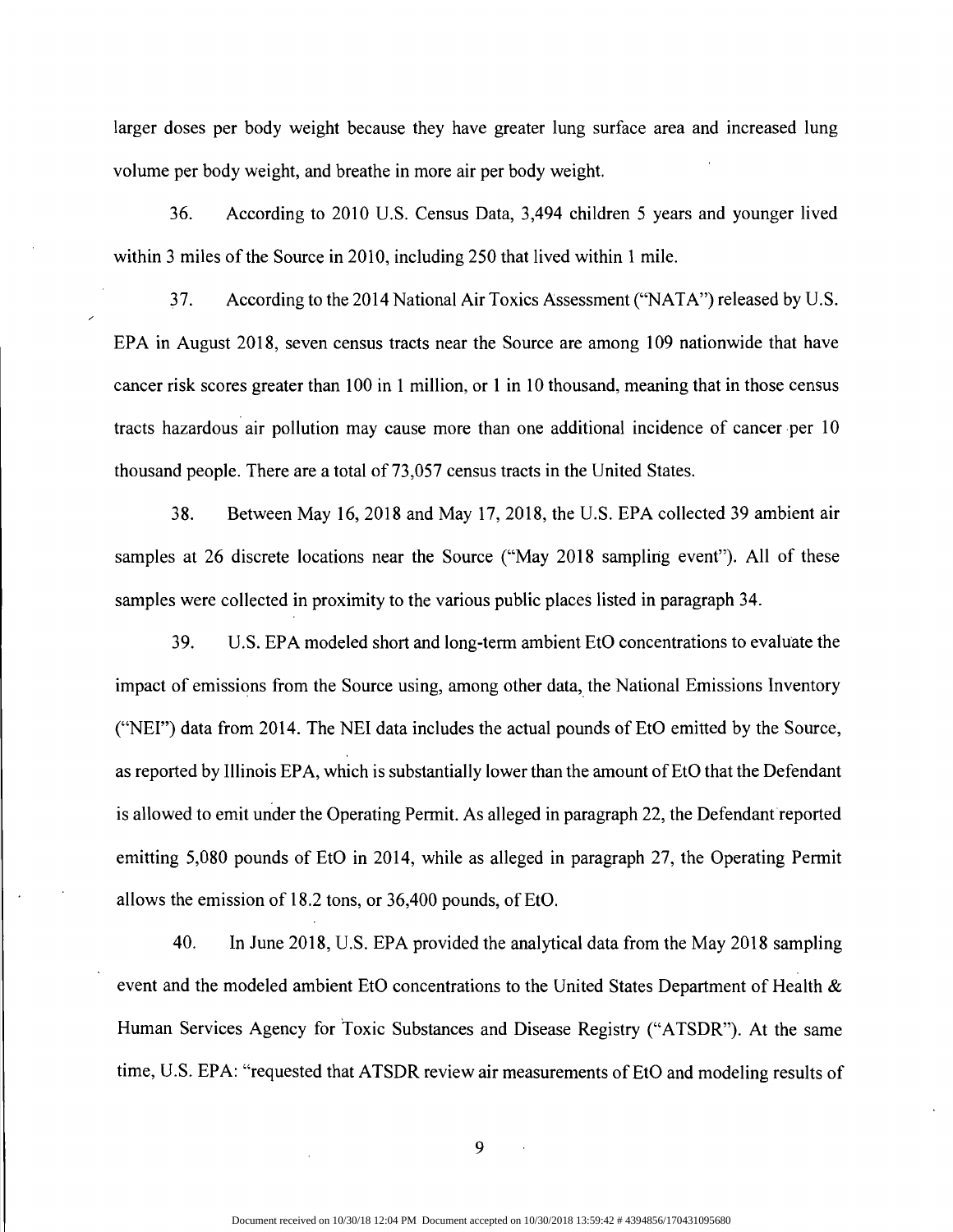EtO emissions from Sterigenics and specifically answer the question: If modeled and measured ethylene oxide concentrations represent long term conditions, would they pose a public health problem for people living and working in Willowbrook?"

 $\overline{)}$ 

41. On July 26, 2018, the ATSDR provided to U.S. EPA its answer to the above question. The letter provides:

It is ATSDR's conclusion that the data U.S. EPA provided suggests that residents and workers are exposed to elevated airborne EtO concentrations from facility emissions. It is difficult to assess long-term public health implications from facility emissions because there has been no historical air monitoring in the community. ATSDR assumed that these data represent long term exposures for area residents and workers. Specifically, ATSDR concludes the following:

- 1) If measured and modeled data represent typical EtO ambient concentrations in ambient air, *an elevated cancer risk exists* for residents and off-site workers in the Willowbrook community surrounding the Sterigenics facility. These elevated risks *present a public health hazard to these populations.*
- 2) Measured and modeled ethylene oxide concentrations in ambient air indicate that non-cancer health effects are unlikely for residents and off-site workers in the Willowbrook community surrounding the Sterigenics facility.

The July 26, 2018 ATSDR letter is attached hereto and incorporated by reference herein.

42. The ATSDR used the maximum recorded EtO sample taken near a residence close to the Source to conclude that the lifetime risk for the area surrounding the Source is an additional 64 incidences of cancer per 10,000 people, or 64 times what U.S. EPA considers to be an acceptable risk.

43. On August 21, 2018, the July 26, 2018 letter from ATSDR to U.S. EPA was released as a "Letter Health Consultation."

44. ATSDR's conclusion that an elevated cancer risk exists for residents and off-site workers in the Willowbrook community and that these elevated risks present a "public health hazard" is based on EtO emissions that are substantially lower than 18.2 tons (36,400 pounds).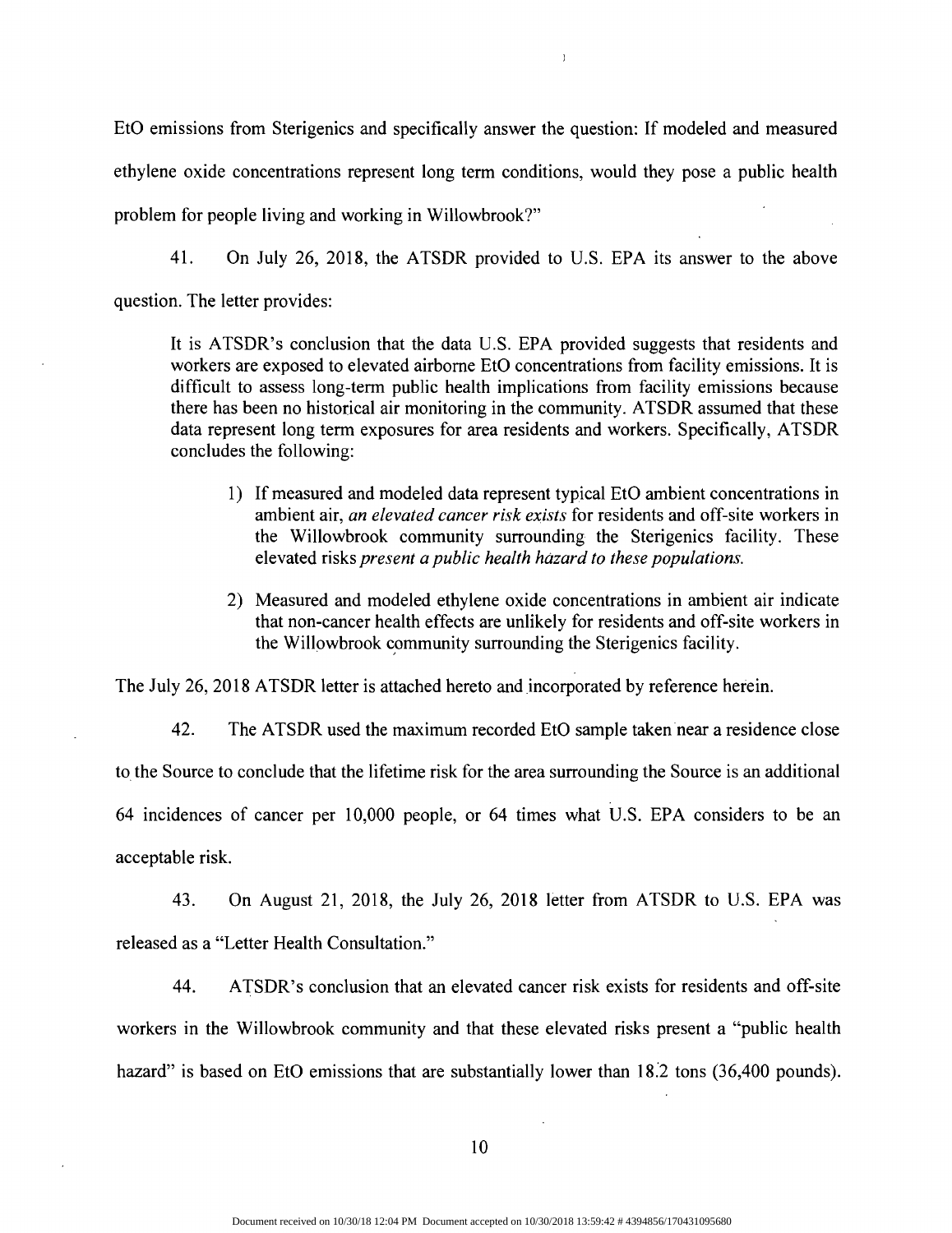Thus, the Operating Permit allows the "public health hazard" as found by the ATSDR in its report to continue unabated.

45. As of October 23, 2018, 28,925 people had signed a petition entitled "Action Alert: Illinois, Say "No" to toxic air" on the website www.change.org. The petition expresses the public's overwhelming concerns regarding the impact of Defendant's EtO emissions on the surrounding community. The concerns include the following:

- i. Detrimental health impacts to their children swimming at a pool located across the street from the Source.
- ii. The general safety of families in the area.
- iii. The mutagenic effects of EtO on children in the area.
- iv. Fear that past and current incidents of cancer in the area were caused by the Source.
- v. A desire to have residents' children and grandchildren breathing safe air.
- vi. The number of individuals in the community with cancer.
- vii. Past exposure to EtO from the Source.
- viii. The location of the Source in such a densely populated area.

46. As of October 24, 2018, more than 80 people have contacted the Illinois Attorney General's Office to express their concerns regarding the Source's EtO emissions.

47. As of October 24, 2018, the Illinois EPA has been contacted more than 100 times by members of the public to express their concerns regarding the Source's EtO emissions.

48. For those people who have resided near the Source over a period of years, the public health concerns with EtO are exacerbated due to the increased risk caused by exposure over a lifetime (see paragraphs 21 and 22, which show the Source's EtO emissions from 1993 to 2017,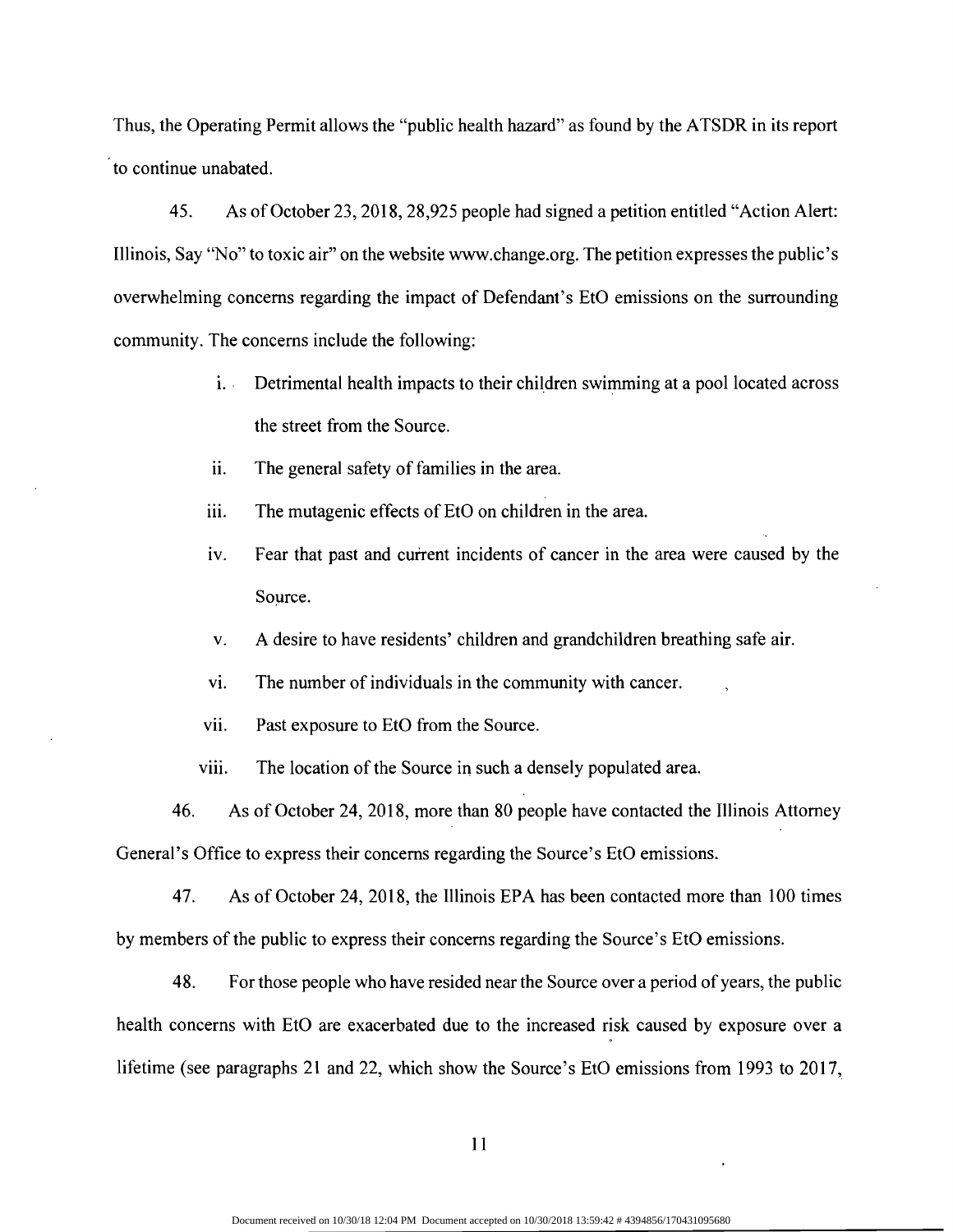including from 1995 to 1999, when the Source emitted, on average, more than 25,000 pounds of

EtO annually to the environment).

49. Article XI of the Illinois Constitution provides, in pertinent part, as follows:

SECTION 1. PUBLIC POLICY - LEGISLATIVE RESPONSIBILITY

The public policy of the State and the duty of each person is to provide and maintain a healthful environment for the benefit of this and future generations. The General Assembly shall provide by law for the implementation and enforcement of this public policy.

SECTION 2. RIGHTS OF INDIVIDUALS

Each person has the right to a healthful environment....

50. In fulfillment of the Constitutional requirement to protect each person's right to a

healthful environment, the General Assembly adopted the Act. Section  $9(a)$  of the Act, 415 ILCS

 $5/9(a)$  (2016), provides as follows:

No person shall:

- a) Cause or threaten or allow the discharge or emission of any contaminant into the environment in any State so as to cause or tend to cause air pollution in Illinois, either alone or in combination with contaminants from other sources, or so as to violate regulations or standards adopted by the Board under this Act.
- 51. Section 201.141 of the Illinois Pollution Control Board ("Board") Air Pollution

Regulations, 35 Ill. Adm. Code 201.141, provides, in relevant part, as follows:

Prohibition of Air Pollution

No person shall cause or threaten or allow the discharge or emission of any contaminant into the environment in any State so as, either alone or in combination with contaminants from other sources, to cause or tend to cause air pollution in Illinois, or so as to violate the provisions of this Chapter ....

52. Section 3.315 of the Act, 415 ILCS 5/3.315 (2016), provides the following

definition: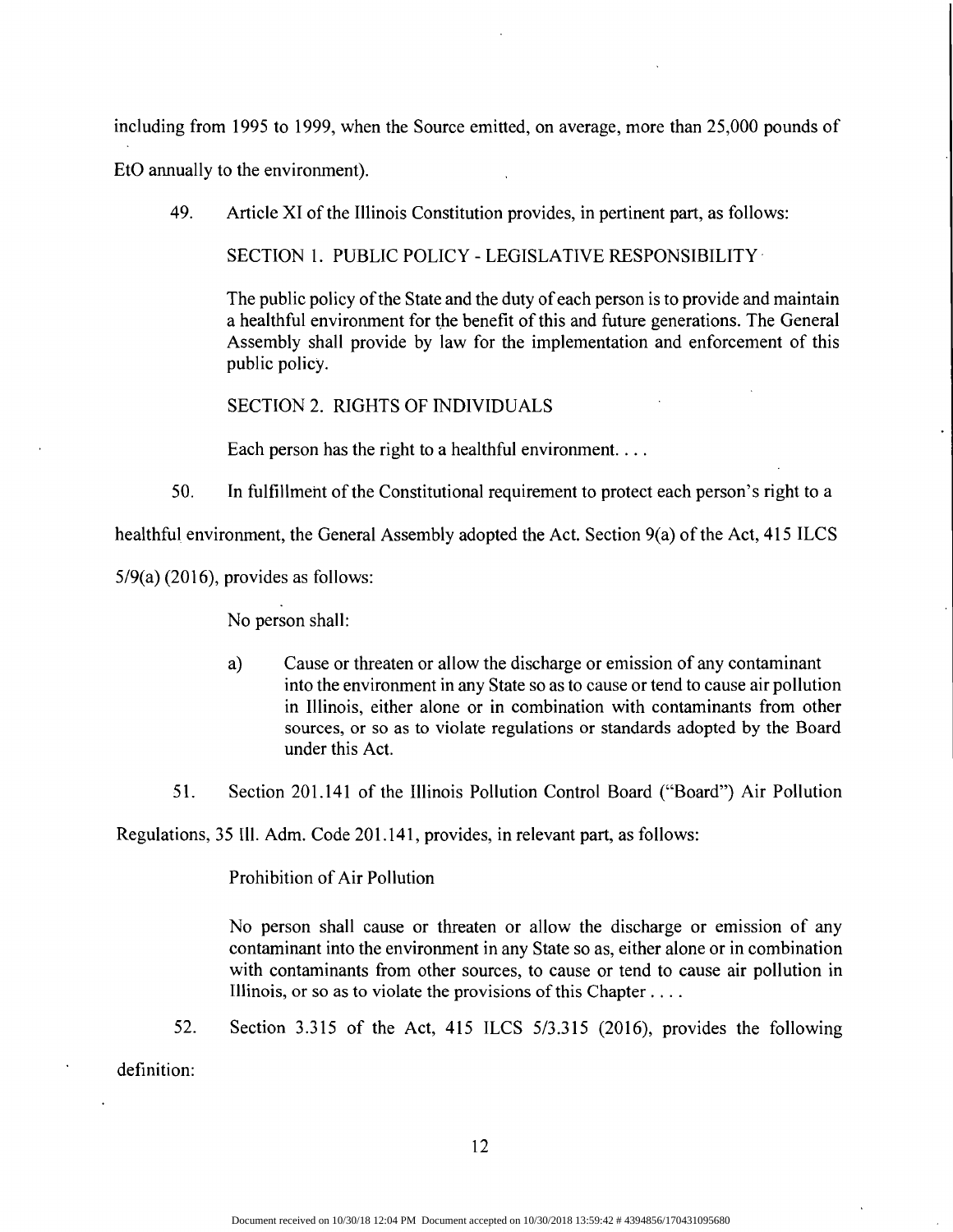"Person" is any individual, partnership, co-partnership, firm, company, limited liability company, corporation, association, joint stock company, trust, estate, political subdivision, state agency, or any other legal entity, or their legal representative, agent or assigns.

53. The Defendant, a limited liability company, is a "person" as that term is defined in Section 3.315 of the Act, 415 ILCS 5/3.315 (2016).

54. Section 3.115 of the Act, 415 ILCS 5/3.115 (2016), provides the following

definition:

"Air pollution" is the presence in the atmosphere of one or more contaminants in sufficient quantities and of such characteristics and duration as to be injurious to human, plant, or animal life, to health, or to property, or to unreasonably interfere with the enjoyment of life or property.

55. Section 3.165 of the Act, 415 ILCS 5/3.165 (2016), provides the following definition:

> "Contaminant" is any solid, liquid, or gaseous matter, any odor, or any form of energy, from whatever source.

56. Section 201.102 of the Board Air Pollution Regulations, 35 **Ill.** Adm. Code

201.102, provides the following definitions:

"Air Contaminant": Any solid, liquid or gaseous matter, any odor or any form of energy that is capable of being released into the atmosphere from an emission source.

57. The EtO released from the Facility is a "contaminant" within the meaning of

Section 3.165 of the Act, 415 ILCS 5/3.165 (2016), and an "air contaminant" within the meaning

of Section 201.102 of the Board Air Pollution Regulations, 35 Ill. Adm. Code 201.102.

58. Beginning on or before January 30, 2006 and continuing to the present, Defendant has discharged or emitted from the Source into the surrounding area thousands of pounds of EtO, which, as alleged herein, has caused or threatened injury to persons near the Source and unreasonably interfered with their enjoyment of life or property.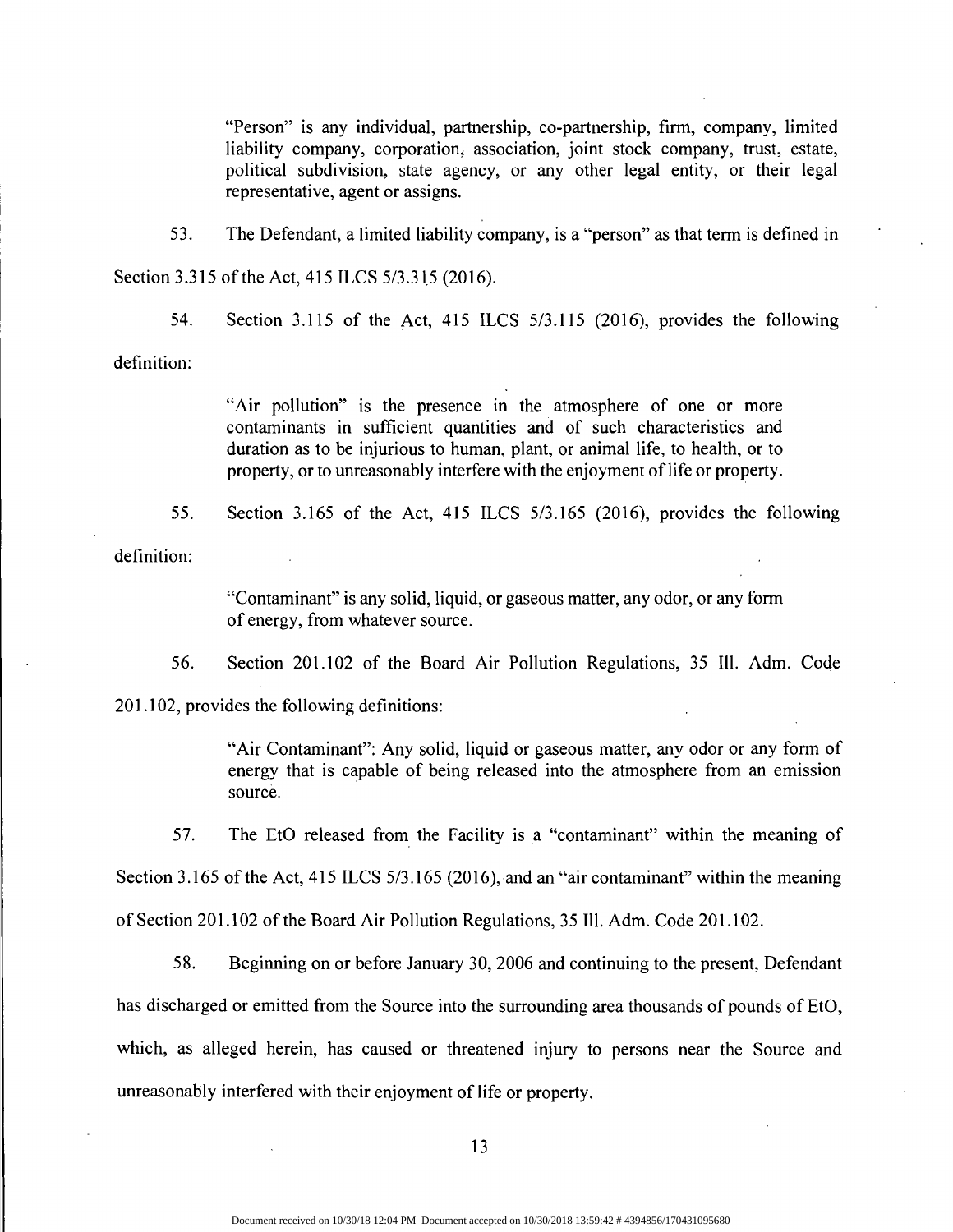59. The Defendant's allowable emissions of approximately 18.2 tons (36,400 pounds) per year of EtO, a known human carcinogen, into the atmosphere near residences and places of business (a) threaten to injure the health of people living, attending school, recreating, working, and shopping near the Source, (b) have caused fear in the community due to the threat to public health, and (c) interfere with the enjoyment and use of their homes and work places, and therefore constitutes "air pollution" as that term is defined in Section 3.115 of the Act, 415 ILCS 5/3.115 (2016).

The threat to human health is particularly heightened in children, who have an 60. increased susceptibility from exposure to a known human carcinogen. The unreasonable interference with enjoyment of life and property is particularly heightened for parents of children who live near the Source who are legitimately concerned about the health and welfare of their children as it relates to exposure to EtO, a known human carcinogen.

61. By causing, threatening, or allowing the discharge or emission of EtO, a contaminant, into the environment so as to cause air pollution, Defendant violated Section 201.141 of the Board Air Pollution Regulations, 35 Ill. Adm. Code 201.141, and Section 9(a) of the Act, 415 ILCS 5/9(a) (2016).

62. Violations of the pertinent environmental statutes and regulations will continue unless and until this Court grants equitable relief in the form of preliminary and, after trial, permanent injunctive relief.

WHEREFORE, Plaintiff, PEOPLE OF THE STATE OF ILLINOIS, respectfully requests this Court to enter a preliminary and, after trial, permanent injunction in favor of Plaintiff and against Defendant, STERIGENICS U.S., LLC, a Delaware limited liability company, with respect to Count I: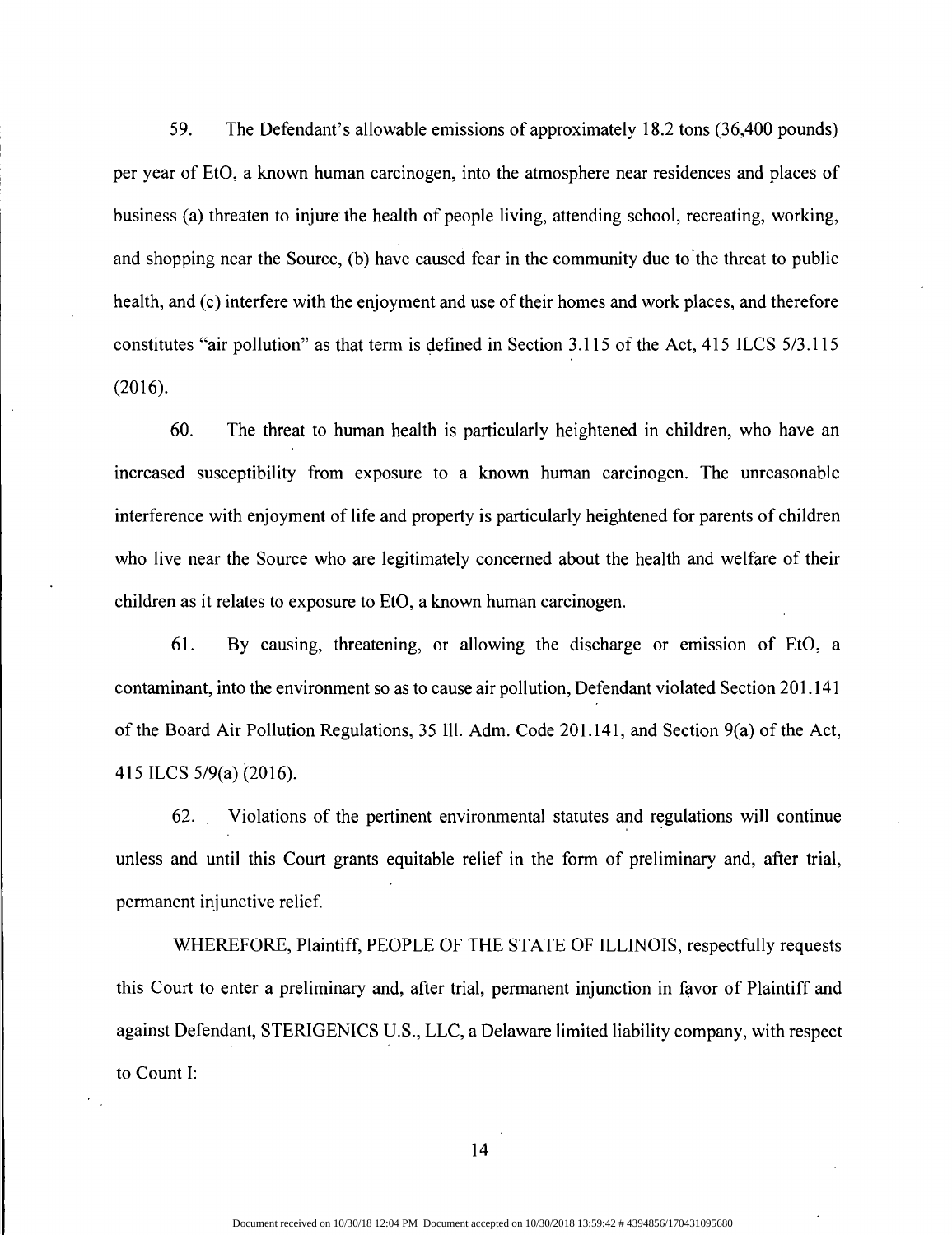1. Finding that the Defendant has violated Section 9(a) of the Act, 415 ILCS 5/9(a)  $(2016)$ , and Section 201.141 of the Board Air Pollution Regulations, 35 Ill. Adm. Code 201.141;

2. Enjoining the Defendant from any future violations of Section  $9(a)$  of the Act, 415 ILCS 5/9(a) (2016), and Section 201.141 of the Board Air Pollution Regulations, 35 Ill. Adm. Code 201.141;

3. Setting operational limits on the Source, including ordering the Defendant to cease operations if warranted, or setting EtO emission limits on the Source so as to ensure the protection of public health and the elimination of the threat of air pollution in the surrounding community;

4. Ordering the Defendant to immediately undertake the necessary action that will result in a final and permanent abatement of violations of Section  $9(a)$  of the Act, 415 ILCS  $5/9(a)$ (2016), and Section 201.141 of the Board Air Pollution Regulations, 35 Ill. Adm. Code 201.141, including but not limited to, taking all steps necessary to ensure the protection of public health and the elimination of the threat of air pollution in the surrounding community, and performing ambient air monitoring at and around the Source in accordance with an approved sampling plan as well as conducting an updated cancer risk analysis. The ambient air monitoring and risk assessment shall be performed by independent contractors approved by the State and pursuant to plans approved by the State.

5. Assessing a civil penalty against the Defendant of Fifty Thousand Dollars  $($50,000.00)$  for each violation of the Act and pertinent regulations, and an additional civil penalty of Ten Thousand Dollars (\$10,000.00) for each day of violation;

6. Ordering the Defendant to pay all costs including attorney, expert witness and consultant fees expended by the State in its pursuit of this action pursuant to 415 ILCS 5/42(f) (2016); and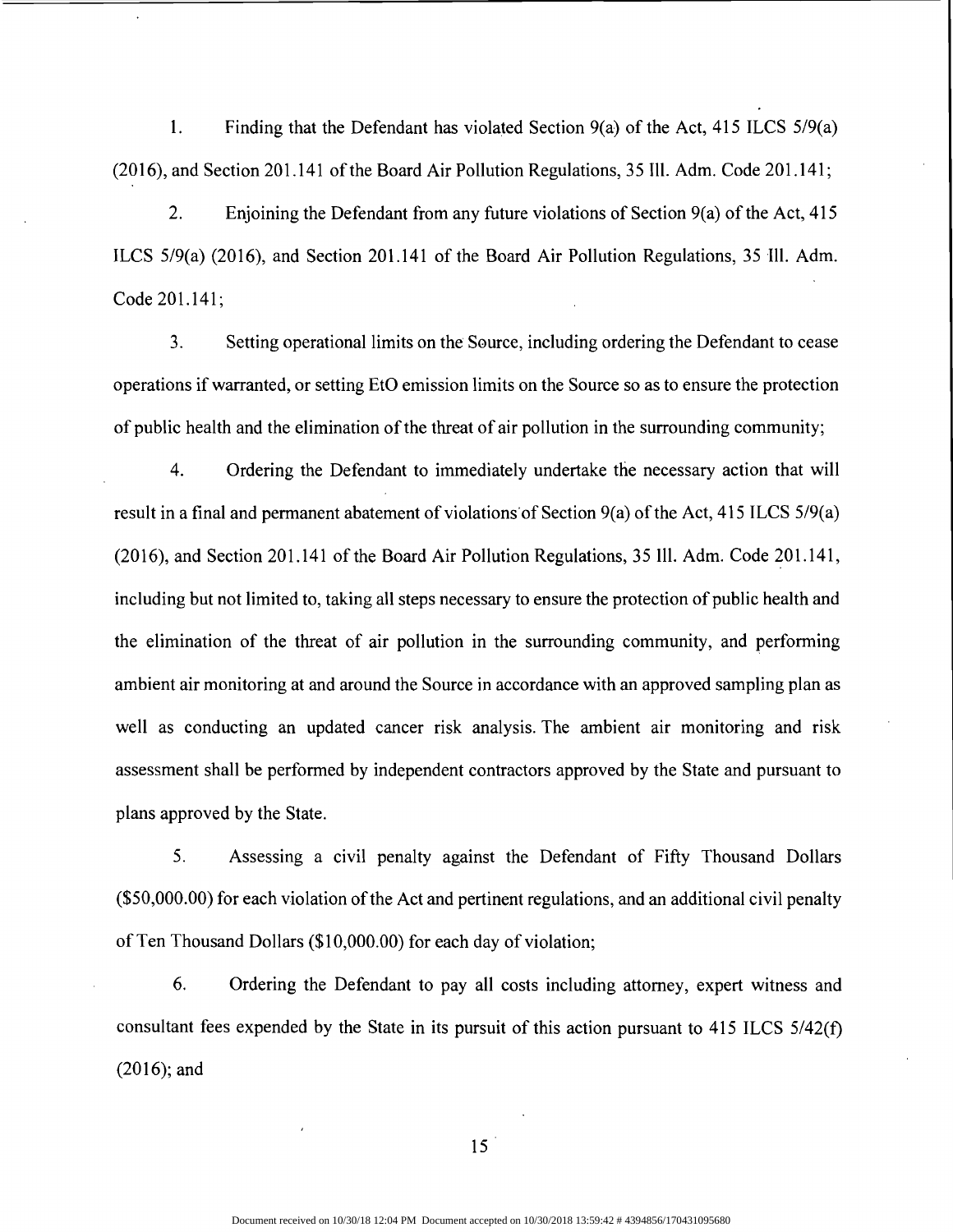7. Granting such other relief as this Court deems appropriate and just.

#### COUNT II **COMMON LAW PUBLIC NUISANCE**

1. This count is brought on behalf of the PEOPLE OF THE STATE OF ILLINOIS, *ex rel.* LISA MADIGAN, Attorney General of the State of Illinois, on her own motion, and *ex* rel. ROBERT BERLIN, State's Attorney of DuPage County, Illinois, on his own motion. The Attorney General is the chief legal officer of the State of Illinois having the powers and duties prescribed by the law, ILL. CONST. Article V, Section 15 (1970). The DuPage County State's Attorney is an elected county officer having the powers and duties prescribed by the law, ILL. CONST. Article VI, Section 19 and Article VII, Section 4 (1970). This count is brought pursuant to the power of the Attorney General and State's Attorney to institute an action on behalf ofthe People of the State of Illinois to abate a public nuisance and to protect the health, safety and welfare of the People of the State of Illinois.

2-59. Plaintiff realleges and incorporates by reference herein paragraphs 4 through 61 of Count I as paragraphs 2 through 59 of this Count II.

60. The Defendant, by its actions, has caused and continues to cause an unreasonable and substantial prejudice to the public health and welfare and the environment, to wit, 1) beginning on or before January 30, 2006 and continuing to the present, the Defendant has discharged or emitted from the Source into the surrounding area tens of thousands of pounds of EtO; 2) The Defendant's allowable emissions of approximately 18.2 tons (36,400 pounds) per year of EtO, a known carcinogen, into the atmosphere near residences and places of business (a) threaten to injure the health of people living and working near the Source, (b) have caused fear in the community due to the threat to public health, and (c) interfere with the enjoyment and use of their homes and work places.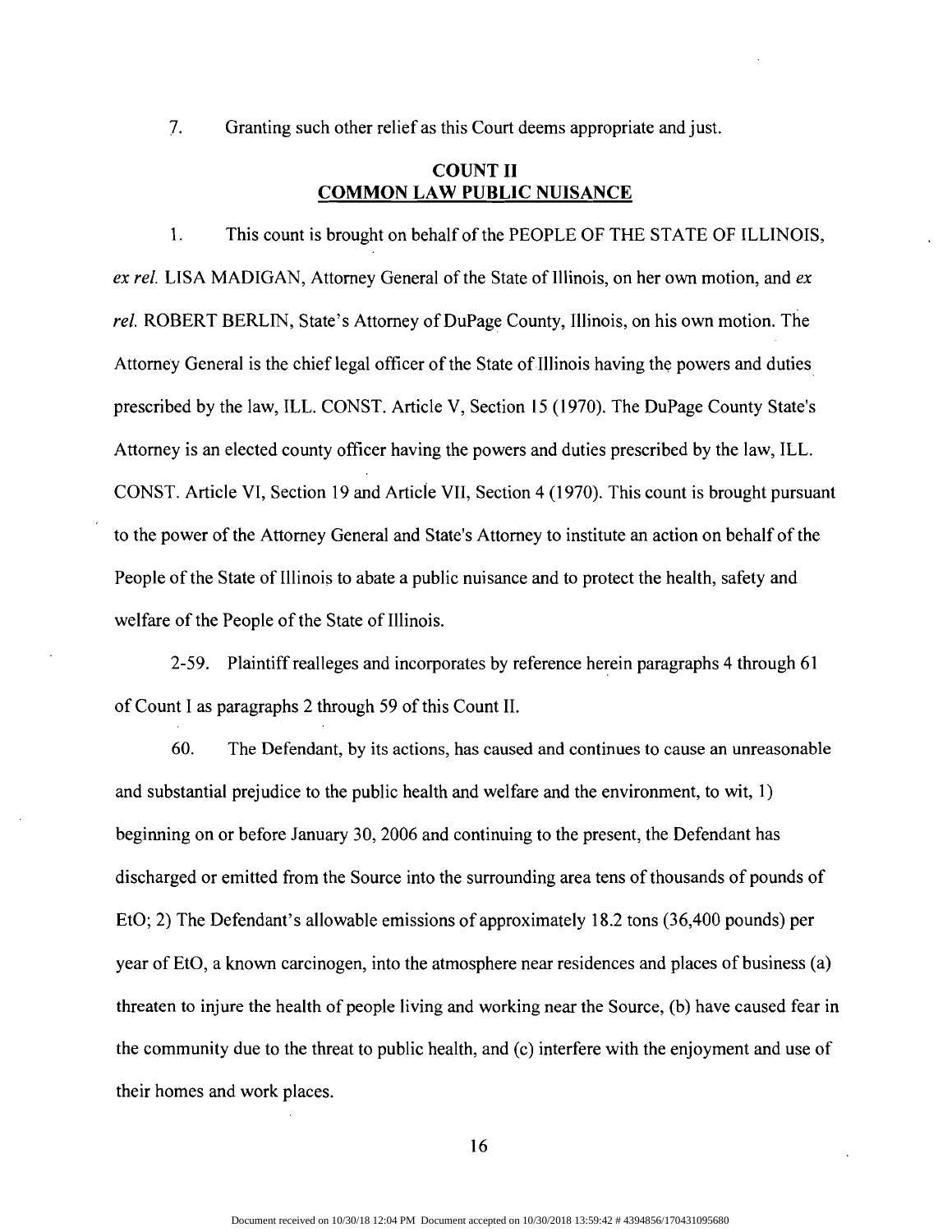61. As a consequence ofits actions as alleged herein, the Defendant has created and maintained a public nuisance at common law.

62. Plaintiff is without an adequate remedy at law. Plaintiff will be irreparably injured, and violations of the applicable and pertinent environmental statutes and regulations will continue unless and until this court grants equitable relief in the form of preliminary and, after trial, permanent injunctive relief.

WHEREFORE, Plaintiff, PEOPLE OF THE STATE OF ILLINOIS, respectfully requests this Court to enter a preliminary and, after trial, permanent injunction in favor of Plaintiff and against Defendant, STERIGENICS U.S., LLC, a Delaware limited liability company, with respect to Count II:

1. Finding that the Defendant has created and maintained a common law public nuisance at and around the Source;

2. Setting operational limits on the Source, including ordering the Defendant to cease operations if warranted, or setting EtO emission limits on the Source so as to ensure the protection of public health and the elimination of the threat of air pollution in the surrounding community, and abatement of the public nuisance;

3. Enjoining the Defendant from maintaining a common law public nuisance at and around the Source;

4. Ordering the Defendant to immediately undertake the necessary action that will result in a final and permanent abatement of the common law public nuisance.

5. Ordering the Defendant to pay all costs including attorney, expert witness and consultant fees expended by the State in its pursuit of this action; and